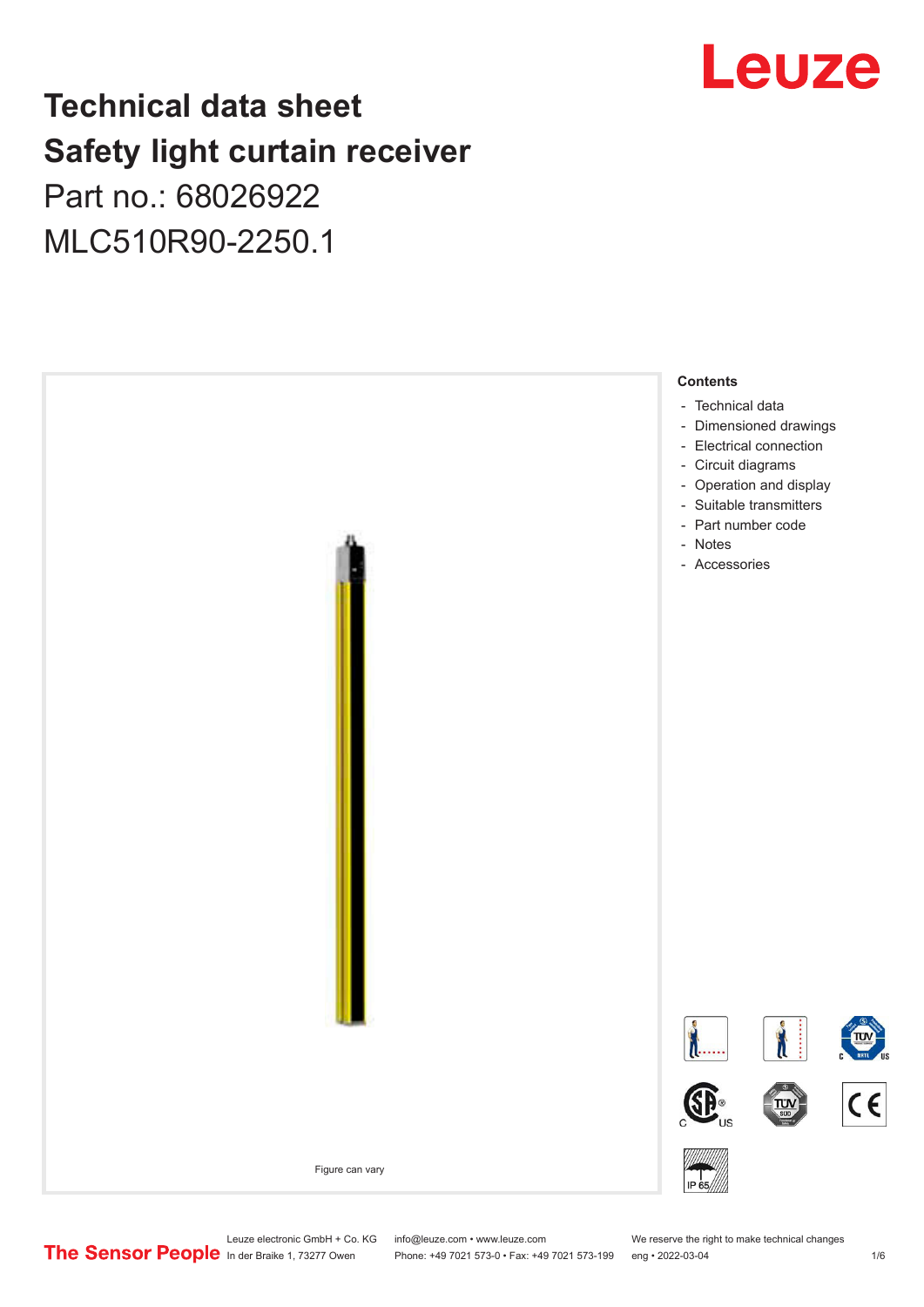## <span id="page-1-0"></span>**Technical data**

#### **Basic data**

| <b>Series</b>   | <b>MLC 500</b>         |
|-----------------|------------------------|
| Device type     | Receiver               |
| <b>Contains</b> | 2x BT-NC sliding block |
| Application     | Access guarding        |
|                 | Danger zone guarding   |

#### **Functions**

| <b>Function package</b> | <b>Basic</b>                    |
|-------------------------|---------------------------------|
| <b>Functions</b>        | Automatic start/restart         |
|                         | DoubleScan                      |
|                         | Transmission channel changeover |

#### **Characteristic parameters**

| <b>Type</b>                 | 4, IEC/EN 61496          |
|-----------------------------|--------------------------|
| <b>SIL</b>                  | 3, IEC 61508             |
| <b>SILCL</b>                | 3, IEC/EN 62061          |
| Performance Level (PL)      | e, EN ISO 13849-1        |
| $PFH_n$                     | 7.73E-09 per hour        |
| Mission time T <sub>M</sub> | 20 years, EN ISO 13849-1 |
| Category                    | 4, EN ISO 13849          |
|                             |                          |

#### **Protective field data**

| <b>Resolution</b>                                     | 90 mm                                    |
|-------------------------------------------------------|------------------------------------------|
| Protective field height                               | 2,250 mm                                 |
| <b>Optical data</b>                                   |                                          |
| Synchronization                                       | Optical between transmitter and receiver |
| <b>Electrical data</b>                                |                                          |
| <b>Protective circuit</b>                             | Overvoltage protection                   |
|                                                       | Short circuit protected                  |
| Performance data                                      |                                          |
| Supply voltage U <sub>B</sub>                         | 24 V, DC, -20  20 %                      |
| Current consumption, max.                             | 150 mA                                   |
| <b>Fuse</b>                                           | 2 A semi time-lag                        |
| <b>Outputs</b>                                        |                                          |
| Number of safety-related switching<br>outputs (OSSDs) | 2 Piece(s)                               |
| Safety-related switching outputs                      |                                          |
| <b>Type</b>                                           | Safety-related switching output OSSD     |
| Switching voltage high min                            | 18 V                                     |

| Switching voltage high, min. | 18 V                 |
|------------------------------|----------------------|
| Switching voltage low, max.  | 2.5V                 |
| Switching voltage, typ.      | 22.5V                |
| Voltage type                 | DC.                  |
| Current load, max.           | 380 mA               |
| <b>Load inductivity</b>      | $2,000 \mu H$        |
| Load capacity                | $0.3 \mu F$          |
| Residual current, max.       | $0.2 \text{ mA}$     |
| Residual current, typ.       | $0.002 \, \text{mA}$ |
| Voltage drop                 | 1.5V                 |
|                              |                      |

#### **Safety-related switching output 1**

**Assignment** Connection 1, pin 2 **Switching element** Transistor, PNP

| Safety-related switching output 2             |                            |  |
|-----------------------------------------------|----------------------------|--|
| Assignment                                    | Connection 1, pin 4        |  |
| <b>Switching element</b>                      | Transistor, PNP            |  |
| <b>Timing</b>                                 |                            |  |
| Response time                                 | $40$ ms                    |  |
| <b>Restart delay time</b>                     | 100 ms                     |  |
| <b>Connection</b>                             |                            |  |
| <b>Number of connections</b>                  | 1 Piece(s)                 |  |
| <b>Connection 1</b>                           |                            |  |
| <b>Function</b>                               | Machine interface          |  |
| <b>Type of connection</b>                     | Connector                  |  |
| <b>Thread size</b>                            | M <sub>12</sub>            |  |
| <b>Material</b>                               | Metal                      |  |
| No. of pins                                   | 5-pin                      |  |
|                                               |                            |  |
| <b>Cable properties</b>                       |                            |  |
| Permissible conductor cross<br>section, typ.  | $0.25$ mm <sup>2</sup>     |  |
| Length of connection cable, max.              | 100 m                      |  |
| Permissible cable resistance to<br>load, max. | 200 <sub>O</sub>           |  |
| <b>Mechanical data</b>                        |                            |  |
| Dimension (W x H x L)                         | 29 mm x 2,316 mm x 35.4 mm |  |
| <b>Housing material</b>                       | Metal                      |  |
| <b>Metal housing</b>                          | Aluminum                   |  |
| Lens cover material                           | Plastic / PMMA             |  |
| <b>Material of end caps</b>                   | Diecast zinc               |  |
| Net weight                                    | $2,400$ g                  |  |
| <b>Housing color</b>                          | Yellow, RAL 1021           |  |
| <b>Type of fastening</b>                      | Groove mounting            |  |
|                                               | Mounting bracket           |  |
|                                               | Mounting on Device Column  |  |
|                                               | Swivel mount               |  |
| <b>Operation and display</b>                  |                            |  |
| Type of display                               | LED                        |  |
| <b>Number of LEDs</b>                         | 2 Piece(s)                 |  |
| <b>Environmental data</b>                     |                            |  |
|                                               |                            |  |
| Ambient temperature, operation                | $-3055$ °C                 |  |
| Ambient temperature, storage                  | $-30$ 70 °C                |  |
| <b>Relative humidity (non-condensing)</b>     | 095%                       |  |
| <b>Certifications</b>                         |                            |  |
| Degree of protection                          | IP 65                      |  |
| <b>Protection class</b>                       | Ш                          |  |
| <b>Certifications</b>                         | c CSA US                   |  |
|                                               | c TÜV NRTL US              |  |
|                                               | S Mark                     |  |
|                                               | <b>TÜV Süd</b>             |  |
| <b>Vibration resistance</b>                   | $50 \text{ m/s}^2$         |  |
| <b>Shock resistance</b>                       | $100 \text{ m/s}^2$        |  |
| US patents                                    | US 6,418,546 B             |  |
|                                               |                            |  |

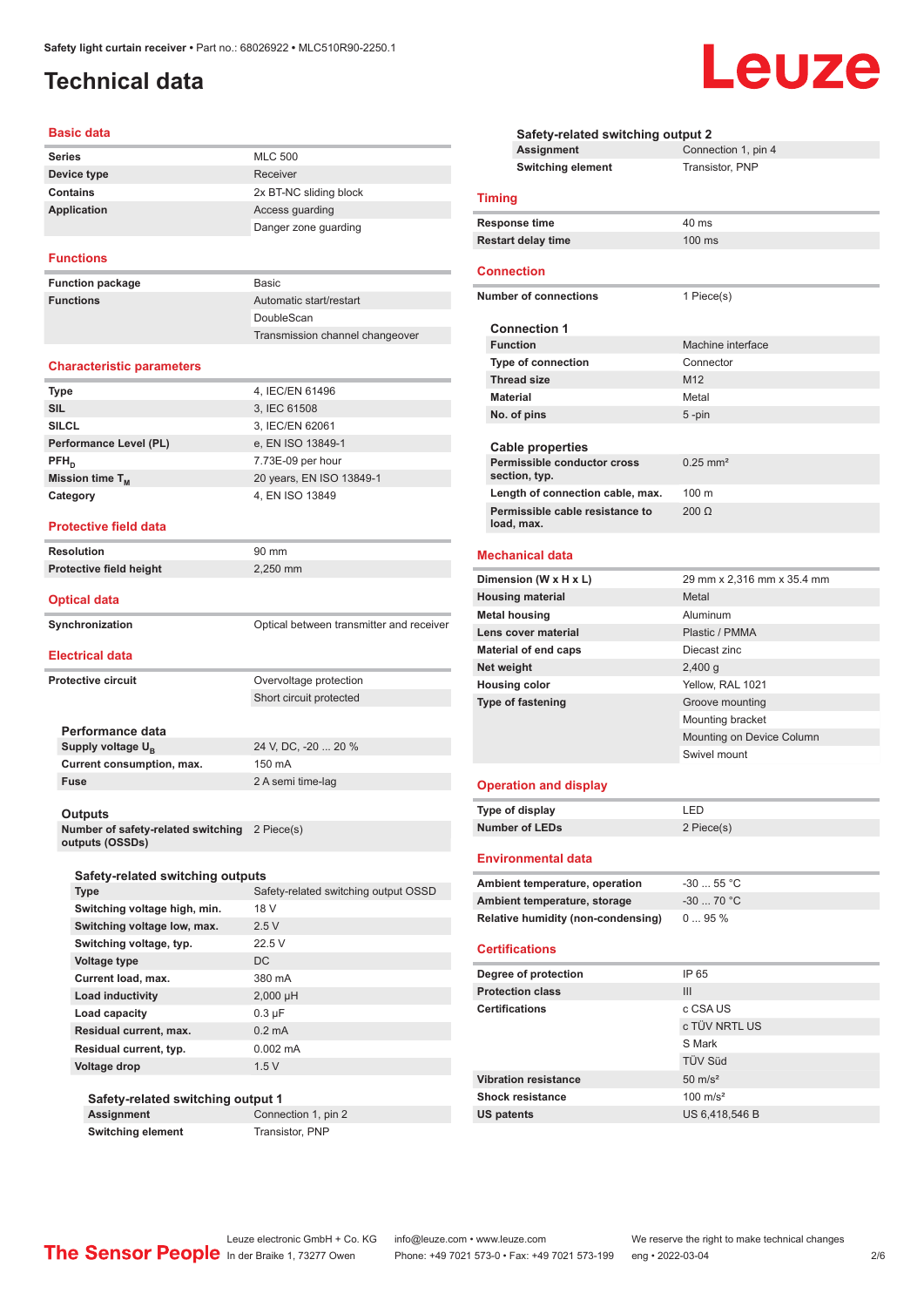# Leuze

## <span id="page-2-0"></span>**Technical data**

| <b>Customs tariff number</b> | 85365019 |
|------------------------------|----------|
| <b>ECLASS 5.1.4</b>          | 27272704 |
| <b>ECLASS 8.0</b>            | 27272704 |
| <b>ECLASS 9.0</b>            | 27272704 |
| ECLASS 10.0                  | 27272704 |
| <b>ECLASS 11.0</b>           | 27272704 |
| ECLASS 12.0                  | 27272704 |
| <b>ETIM 5.0</b>              | EC002549 |
| <b>ETIM 6.0</b>              | EC002549 |
| <b>ETIM 7.0</b>              | EC002549 |

### **Dimensioned drawings**

All dimensions in millimeters

Calculation of the effective protective field height  $H_{PFE} = H_{PFN} + B + C$ 



## **Electrical connection**

#### **Connection 1**

| <b>Function</b>          | Machine interface |
|--------------------------|-------------------|
| Type of connection       | Connector         |
| <b>Thread size</b>       | M12               |
| <b>Type</b>              | Male              |
| <b>Material</b>          | Metal             |
| No. of pins              | $5$ -pin          |
| Encoding                 | A-coded           |
| <b>Connector housing</b> | <b>FE/SHIELD</b>  |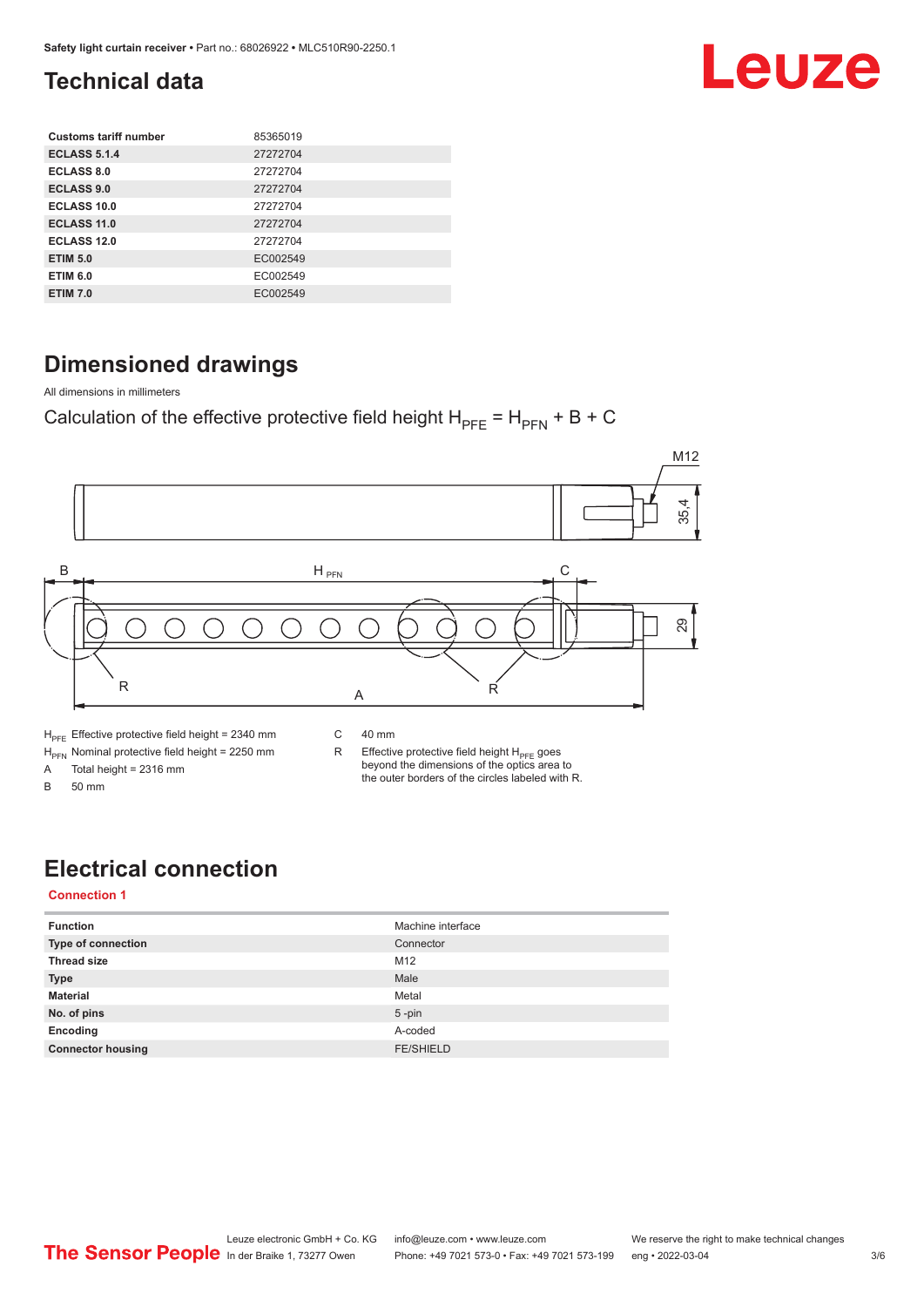## <span id="page-3-0"></span>**Electrical connection**

| Pin            | <b>Pin assignment</b> | <b>Conductor color</b> |                  |
|----------------|-----------------------|------------------------|------------------|
|                | VIN1                  | <b>Brown</b>           |                  |
| $\overline{2}$ | OSSD1                 | White                  |                  |
| 3              | VIN2                  | Blue                   |                  |
| $\overline{4}$ | OSSD <sub>2</sub>     | <b>Black</b>           | ക<br>$\tau$<br>⇒ |
| 5              | <b>FE/SHIELD</b>      | Gray                   |                  |

### **Circuit diagrams**

Connection diagram receiver



Circuit diagram example with downstream MSI-SR4B safety relay



Leuze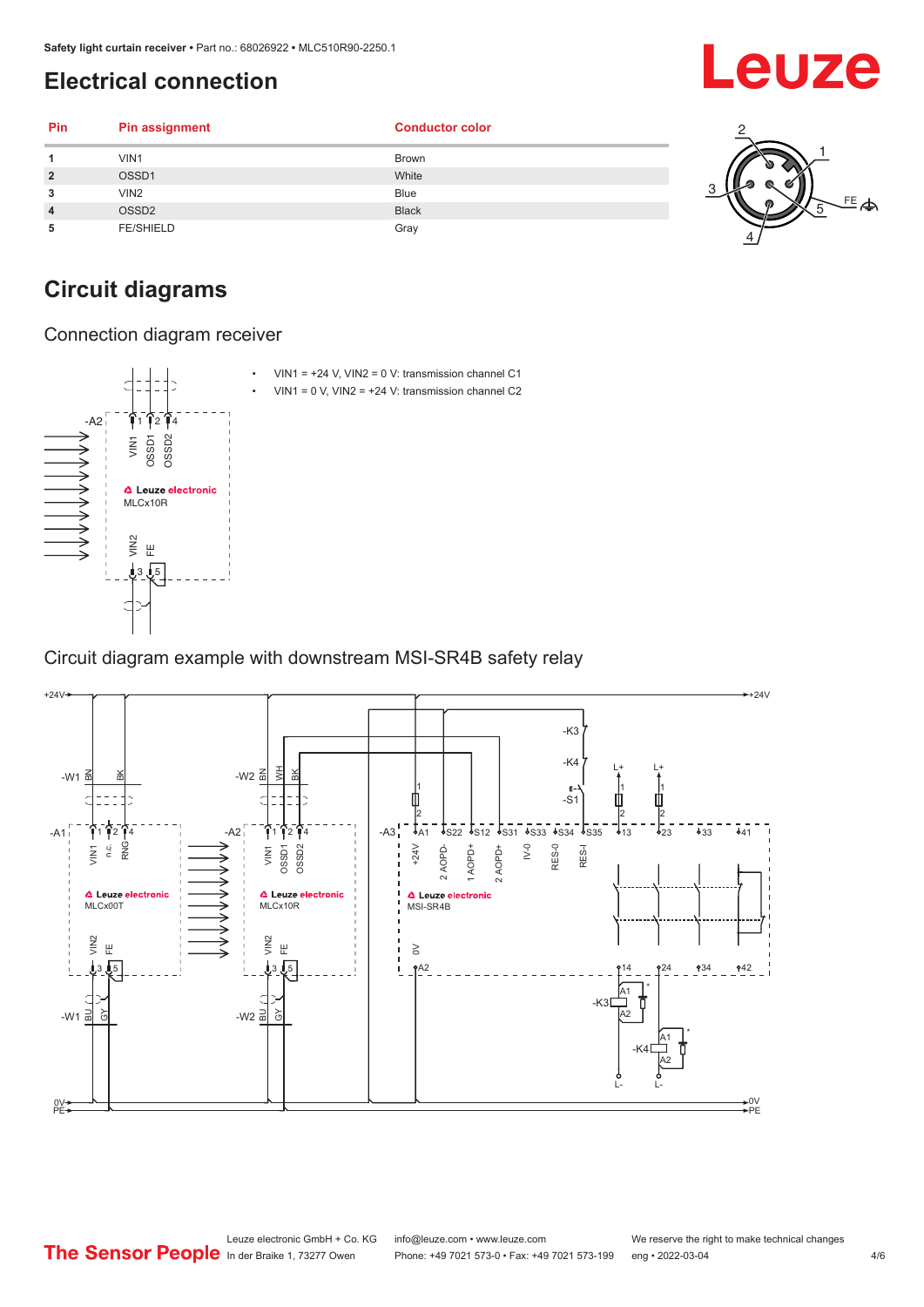#### <span id="page-4-0"></span>**Operation and display**

## **Leuze**

| <b>LED</b>     | <b>Display</b>          | <b>Meaning</b>                    |
|----------------|-------------------------|-----------------------------------|
| 1              | Off                     | Device switched off               |
|                | Red, continuous light   | OSSD off.                         |
|                | Red, flashing, 1 Hz     | External error                    |
|                | Red, flashing, 10 Hz    | Internal error                    |
|                | Green, flashing, 1 Hz   | OSSD on, weak signal              |
|                | Green, continuous light | OSSD on                           |
| $\overline{2}$ | Off                     | Transmission channel C1           |
|                | Red, continuous light   | OSSD off, transmission channel C2 |

#### **Suitable transmitters**

| Part no. | <b>Designation</b> | <b>Article</b>                      | <b>Description</b>                                                                                                             |
|----------|--------------------|-------------------------------------|--------------------------------------------------------------------------------------------------------------------------------|
| 68000922 | MLC500T90-2250     | Safety light curtain<br>transmitter | Resolution: 90 mm<br>Protective field height: 2,250 mm<br>Operating range: 0  20 m<br>Connection: Connector, M12, Metal, 5-pin |

#### **Part number code**

Part designation: **MLCxyy-za-hhhhei-ooo**

**MLC** Safety light curtain

| <b>IVILY</b> | Jalety light curtain                                                                                                                                                                                                                                                                        |
|--------------|---------------------------------------------------------------------------------------------------------------------------------------------------------------------------------------------------------------------------------------------------------------------------------------------|
| $\mathbf{x}$ | <b>Series</b><br>3: MLC 300<br>5: MLC 500                                                                                                                                                                                                                                                   |
| уу           | <b>Function classes</b><br>00: transmitter<br>01: transmitter (AIDA)<br>02: transmitter with test input<br>10: basic receiver - automatic restart<br>11: basic receiver - automatic restart (AIDA)<br>20: standard receiver - EDM/RES selectable<br>30: extended receiver - blanking/muting |
| z            | Device type<br>T: transmitter<br>R: receiver                                                                                                                                                                                                                                                |
| a            | <b>Resolution</b><br>14: 14 mm<br>20:20 mm<br>30:30 mm<br>40:40 mm<br>90: 90 mm                                                                                                                                                                                                             |
| hhhh         | Protective field height<br>150  3000: from 150 mm to 3000 mm                                                                                                                                                                                                                                |
| e            | <b>Host/Guest (optional)</b><br>H: Host<br>MG: Middle Guest<br>G: Guest                                                                                                                                                                                                                     |
| j.           | Interface (optional)<br>/A: AS-i                                                                                                                                                                                                                                                            |
| 000          | Option<br>/V: high Vibration-proof<br>EX2: explosion protection (zones 2 + 22)<br>SPG: Smart Process Gating                                                                                                                                                                                 |
|              | <b>Note</b>                                                                                                                                                                                                                                                                                 |
|              | $\&$ A list with all available device types can be found on the Leuze website at www.leuze.com.                                                                                                                                                                                             |

In der Braike 1, 73277 Owen Phone: +49 7021 573-0 • Fax: +49 7021 573-199 eng • 2022-03-04

Leuze electronic GmbH + Co. KG info@leuze.com • www.leuze.com We reserve the right to make technical changes